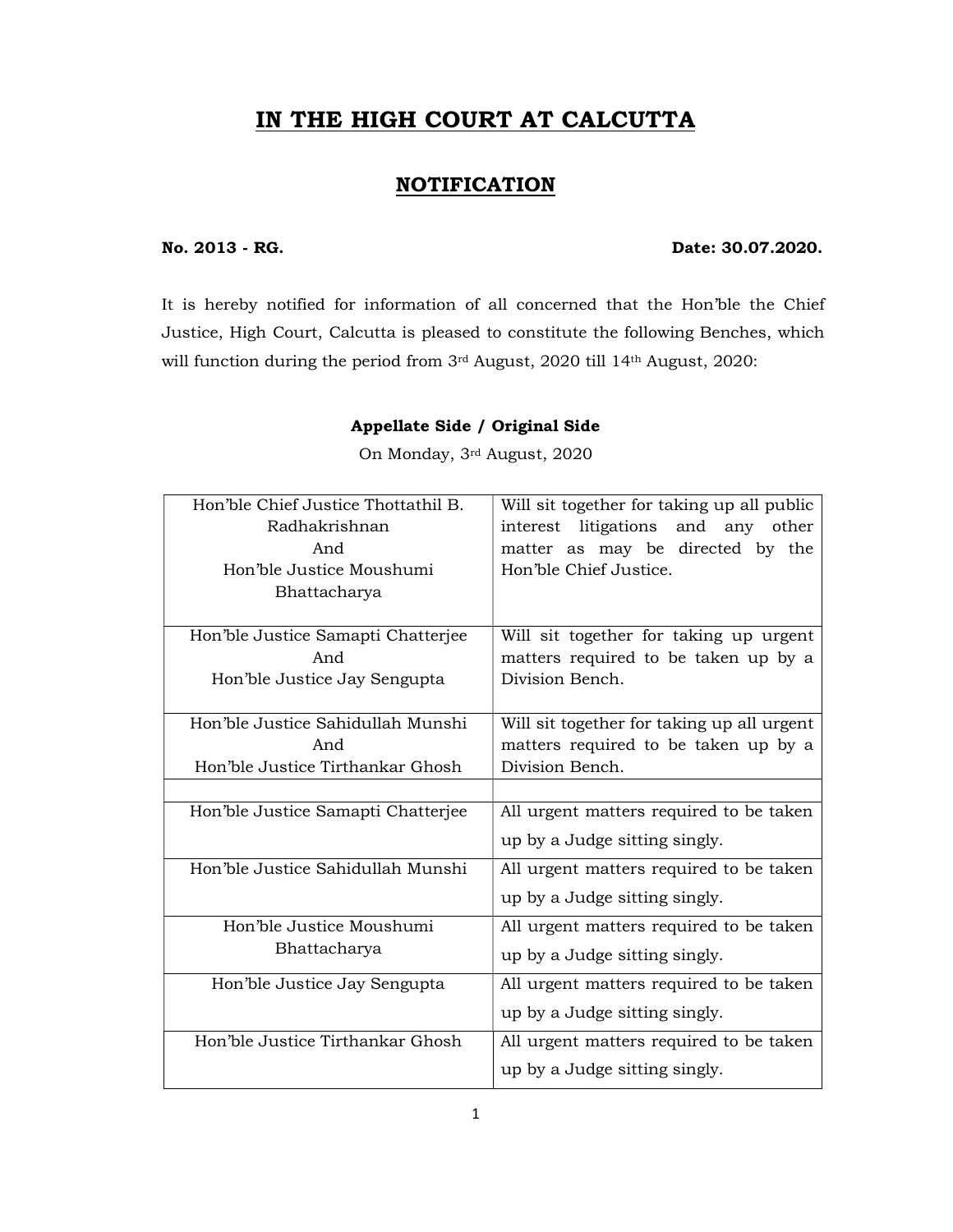On Tuesday, 4th August, 2020

| Hon'ble Chief Justice Thottathil B. | Will sit together for taking up all public |
|-------------------------------------|--------------------------------------------|
| Radhakrishnan                       | litigations and<br>interest<br>any other   |
| And                                 | matter as may be directed by the           |
| Hon'ble Justice Moushumi            | Hon'ble Chief Justice.                     |
| Bhattacharya                        |                                            |
| Hon'ble Justice Samapti Chatterjee  | Will sit together for taking up urgent     |
| And                                 | matters required to be taken up by a       |
| Hon'ble Justice Jay Sengupta        | Division Bench.                            |
|                                     |                                            |
| Hon'ble Justice Sahidullah Munshi   | Will sit together for taking up all urgent |
| And                                 | matters required to be taken up by a       |
| Hon'ble Justice Tirthankar Ghosh    | Division Bench.                            |
|                                     |                                            |
| Hon'ble Justice Samapti Chatterjee  | All urgent matters required to be taken    |
|                                     | up by a Judge sitting singly.              |
| Hon'ble Justice Sahidullah Munshi   | All urgent matters required to be taken    |
|                                     | up by a Judge sitting singly.              |
| Hon'ble Justice Moushumi            | All urgent matters required to be taken    |
| Bhattacharya                        | up by a Judge sitting singly.              |
| Hon'ble Justice Jay Sengupta        | All urgent matters required to be taken    |
|                                     | up by a Judge sitting singly.              |
| Hon'ble Justice Tirthankar Ghosh    | All urgent matters required to be taken    |
|                                     | up by a Judge sitting singly.              |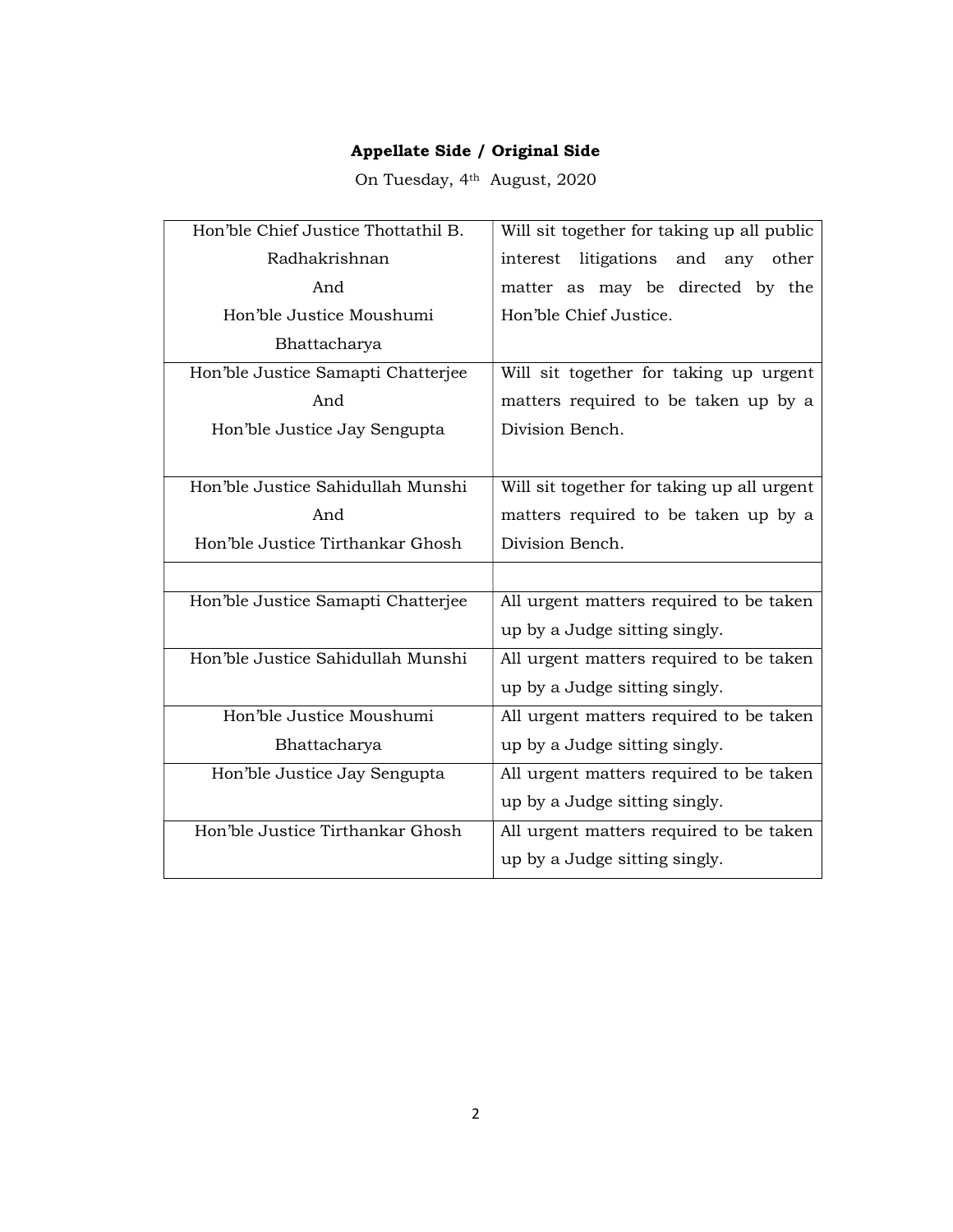On Thursday, 6th August, 2020

| Hon'ble Chief Justice Thottathil B. | Will sit together for taking up all public |
|-------------------------------------|--------------------------------------------|
| Radhakrishnan                       | interest litigations and any other         |
| And                                 | matter as may be directed by the           |
| Hon'ble Justice Moushumi            | Hon'ble Chief Justice.                     |
| Bhattacharya                        |                                            |
| Hon'ble Justice I.P. Mukerji        | Will sit together for taking up urgent     |
| And                                 | matters required to be taken up by a       |
| Hon'ble Justice Suvra Ghosh         | Division Bench.                            |
| Hon'ble Justice Joymalya Bagchi     | Will sit together for taking up all urgent |
| And                                 | matters required to be taken up by a       |
| Hon'ble Justice Rajarshi Bharadwaj  | Division Bench.                            |
|                                     |                                            |
|                                     |                                            |
| Hon'ble Justice I.P. Mukerji        | All urgent matters required to be taken    |
|                                     | up by a Judge sitting singly.              |
| Hon'ble Justice Joymalya Bagchi     | All urgent matters required to be taken    |
|                                     | up by a Judge sitting singly.              |
| Hon'ble Justice Moushumi            | All urgent matters required to be taken    |
| Bhattacharya                        | up by a Judge sitting singly.              |
| Hon'ble Justice Rajarshi Bharadwaj  | All urgent matters required to be taken    |
|                                     | up by a Judge sitting singly.              |
| Hon'ble Justice Suvra Ghosh         | All urgent matters required to be taken    |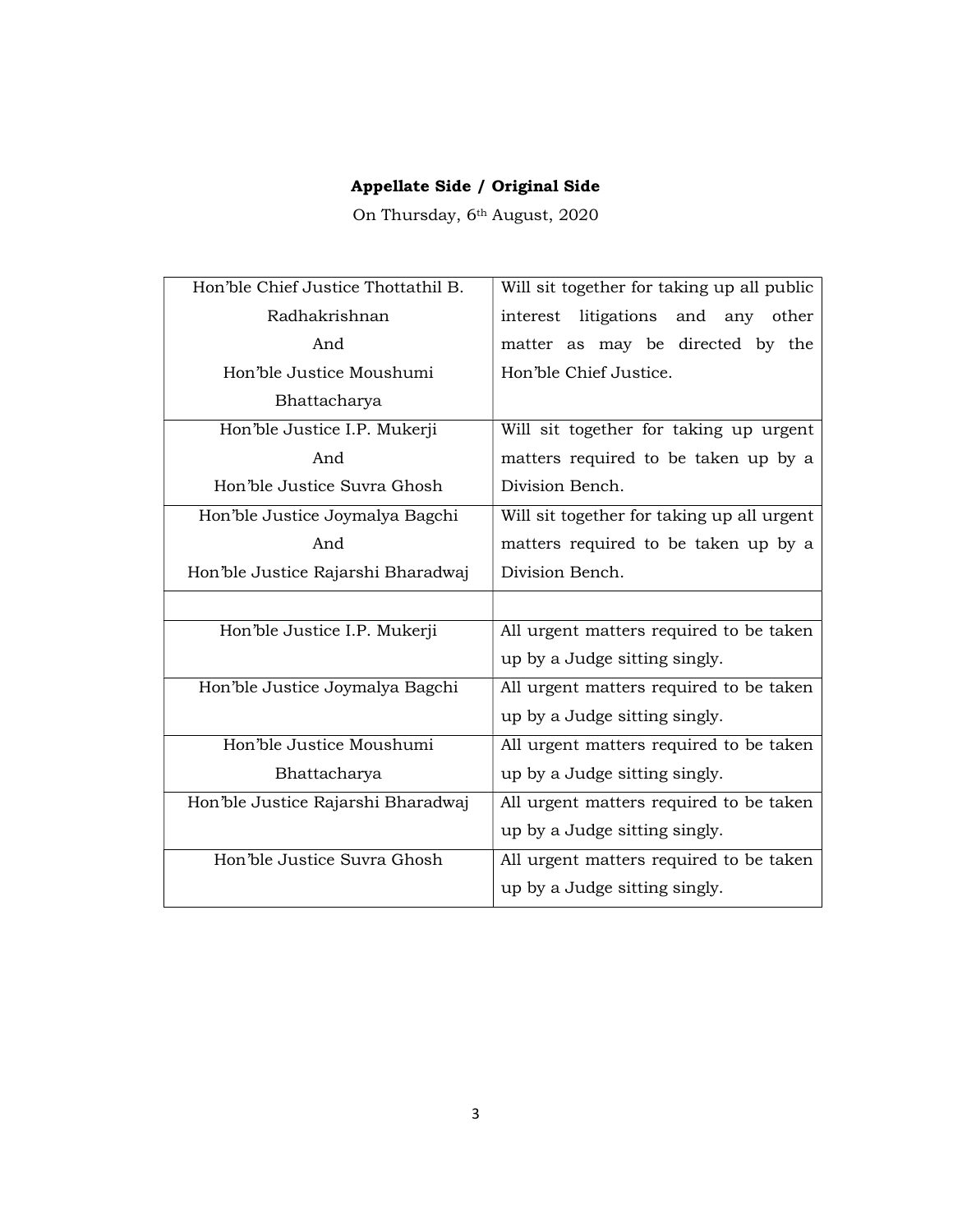On Friday, 7th August, 2020

| Hon'ble Chief Justice Thottathil B. | Will sit together for taking up all public |
|-------------------------------------|--------------------------------------------|
| Radhakrishnan                       | interest litigations and any other         |
| And                                 | matter as may be directed by the           |
| Hon'ble Justice Moushumi            | Hon'ble Chief Justice.                     |
| Bhattacharya                        |                                            |
| Hon'ble Justice I.P. Mukerji        | Will sit together for taking up urgent     |
| And                                 | matters required to be taken up by a       |
| Hon'ble Justice Suvra Ghosh         | Division Bench.                            |
| Hon'ble Justice Joymalya Bagchi     | Will sit together for taking up all urgent |
| And                                 | matters required to be taken up by a       |
| Hon'ble Justice Rajarshi Bharadwaj  | Division Bench.                            |
|                                     |                                            |
| Hon'ble Justice I.P. Mukerji        | All urgent matters required to be taken    |
|                                     | up by a Judge sitting singly.              |
| Hon'ble Justice Joymalya Bagchi     | All urgent matters required to be taken    |
|                                     | up by a Judge sitting singly.              |
| Hon'ble Justice Moushumi            | All urgent matters required to be taken    |
| Bhattacharya                        | up by a Judge sitting singly.              |
| Hon'ble Justice Rajarshi Bharadwaj  | All urgent matters required to be taken    |
|                                     | up by a Judge sitting singly.              |
| Hon'ble Justice Suvra Ghosh         | All urgent matters required to be taken    |
|                                     | up by a Judge sitting singly.              |
|                                     |                                            |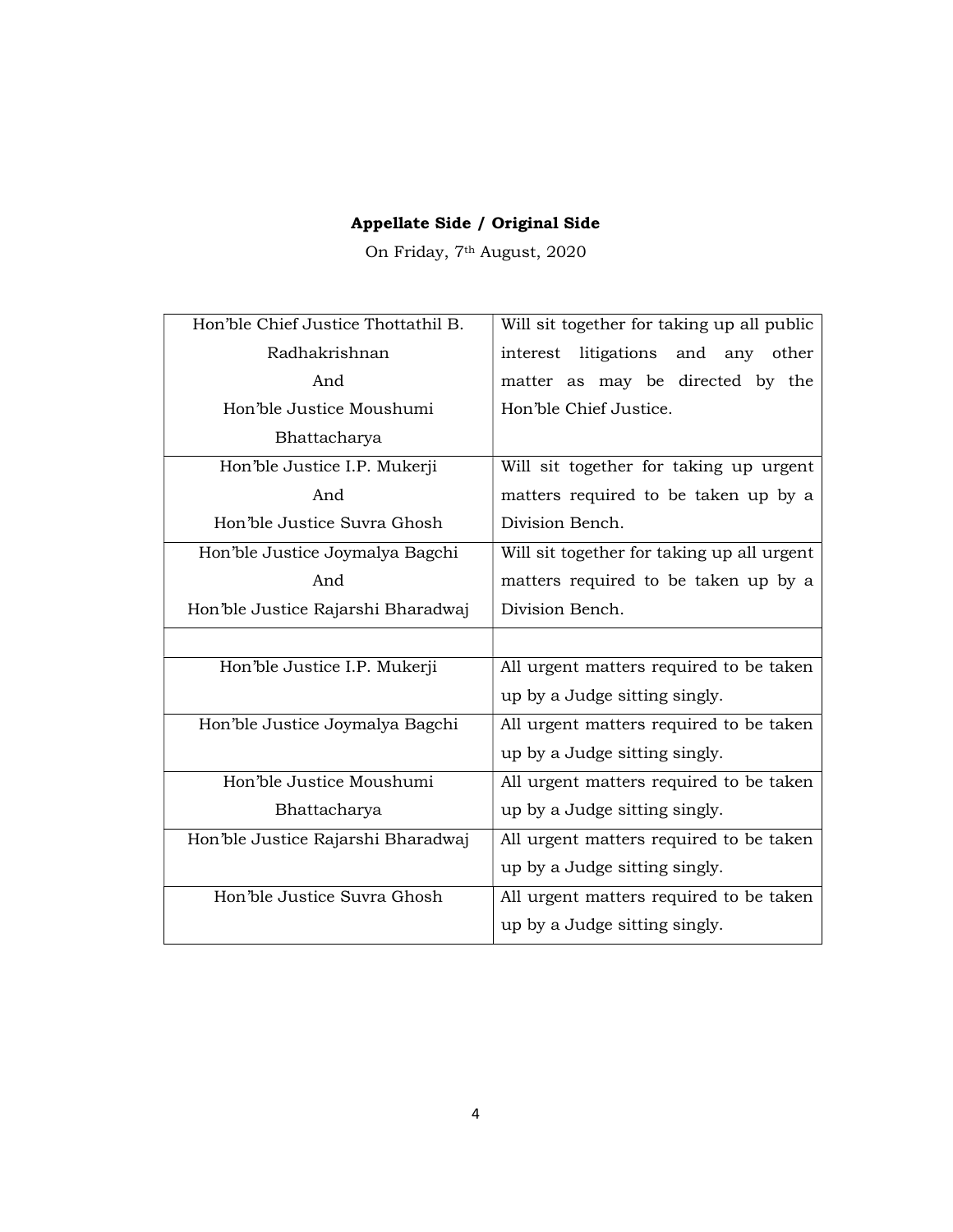On Monday, 10th August, 2020

| Hon'ble Chief Justice Thottathil B. | Will sit together for taking up all public |
|-------------------------------------|--------------------------------------------|
| Radhakrishnan                       | interest litigations and any other         |
| And                                 | matter as may be directed by the           |
| Hon'ble Justice Subhasis Dasgupta   | Hon'ble Chief Justice.                     |
| Hon'ble Justice Soumen Sen          | Will sit together for taking up urgent     |
| And                                 | matters required to be taken up by a       |
| Hon'ble Justice Bibek Chaudhuri     | Division Bench.                            |
| Hon'ble Justice Samapti Chatterjee  | Will sit together for taking up all urgent |
| And                                 | matters required to be taken up by a       |
| Hon'ble Justice Jay Sengupta        | Division Bench.                            |
|                                     |                                            |
| Hon'ble Justice Soumen Sen          | All urgent matters required to be taken    |
|                                     | up by a Judge sitting singly.              |
| Hon'ble Justice Samapti Chatterjee  | All urgent matters required to be taken    |
|                                     | up by a Judge sitting singly.              |
| Hon'ble Justice Jay Sengupta        | All urgent matters required to be taken    |
|                                     | up by a Judge sitting singly.              |
| Hon'ble Justice Bibek Chaudhuri     | All urgent matters required to be taken    |
|                                     | up by a Judge sitting singly.              |
| Hon'ble Justice Subhasis Dasgupta   | All urgent matters required to be taken    |
|                                     | up by a Judge sitting singly.              |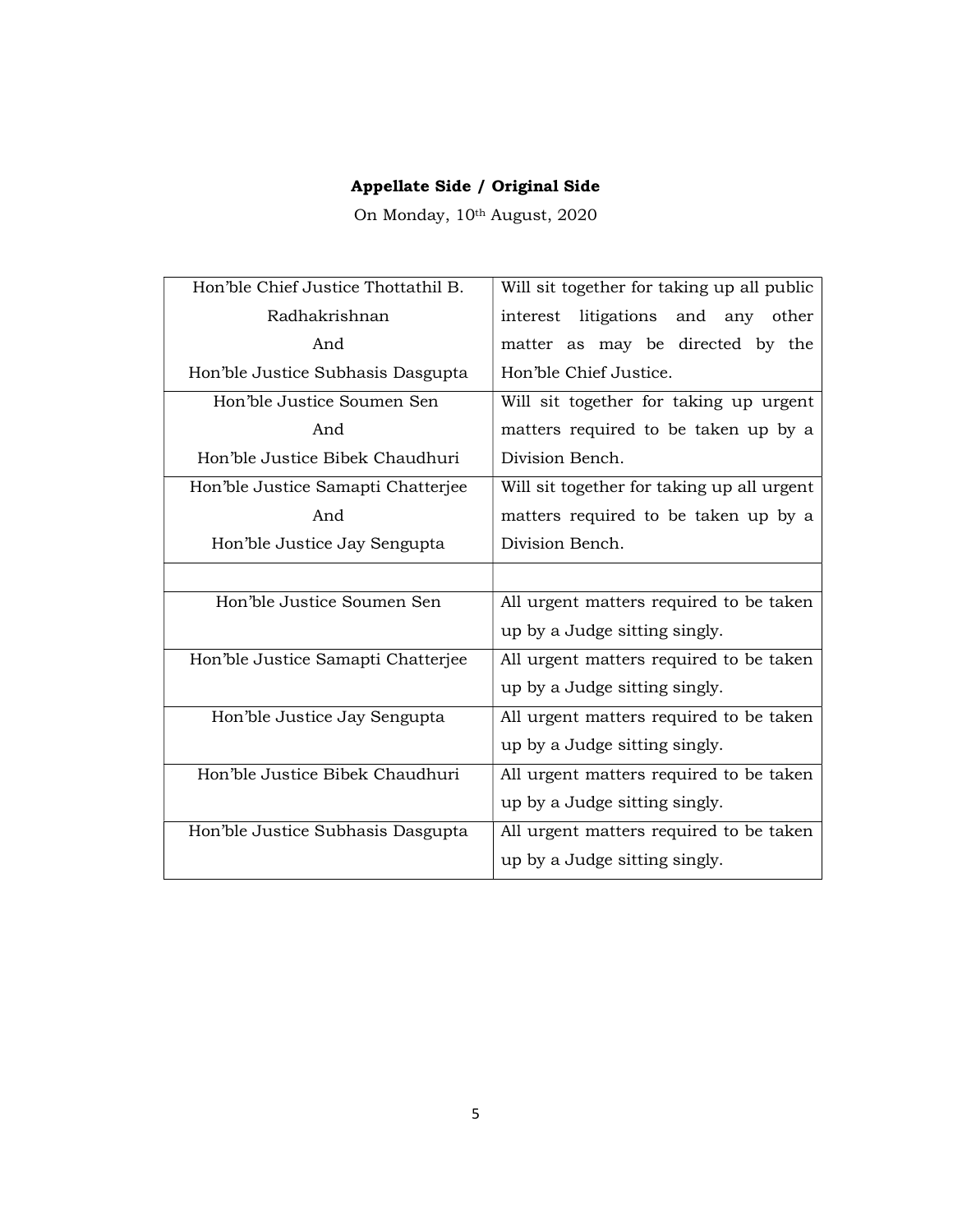On Wednesday, 12th August, 2020

| Hon'ble Chief Justice Thottathil B. | Will sit together for taking up all public |
|-------------------------------------|--------------------------------------------|
| Radhakrishnan                       | interest litigations and any other         |
| And                                 | matter as may be directed by the           |
| Hon'ble Justice Subhasis Dasgupta   | Hon'ble Chief Justice.                     |
| Hon'ble Justice Soumen Sen          | Will sit together for taking up urgent     |
| And                                 | matters required to be taken up by a       |
| Hon'ble Justice Bibek Chaudhuri     | Division Bench.                            |
| Hon'ble Justice Samapti Chatterjee  | Will sit together for taking up all urgent |
| And                                 | matters required to be taken up by a       |
| Hon'ble Justice Jay Sengupta        | Division Bench.                            |
|                                     |                                            |
| Hon'ble Justice Soumen Sen          | All urgent matters required to be taken    |
|                                     | up by a Judge sitting singly.              |
| Hon'ble Justice Samapti Chatterjee  | All urgent matters required to be taken    |
|                                     | up by a Judge sitting singly.              |
| Hon'ble Justice Jay Sengupta        | All urgent matters required to be taken    |
|                                     | up by a Judge sitting singly.              |
| Hon'ble Justice Bibek Chaudhuri     | All urgent matters required to be taken    |
|                                     | up by a Judge sitting singly.              |
| Hon'ble Justice Subhasis Dasgupta   | All urgent matters required to be taken    |
|                                     | up by a Judge sitting singly.              |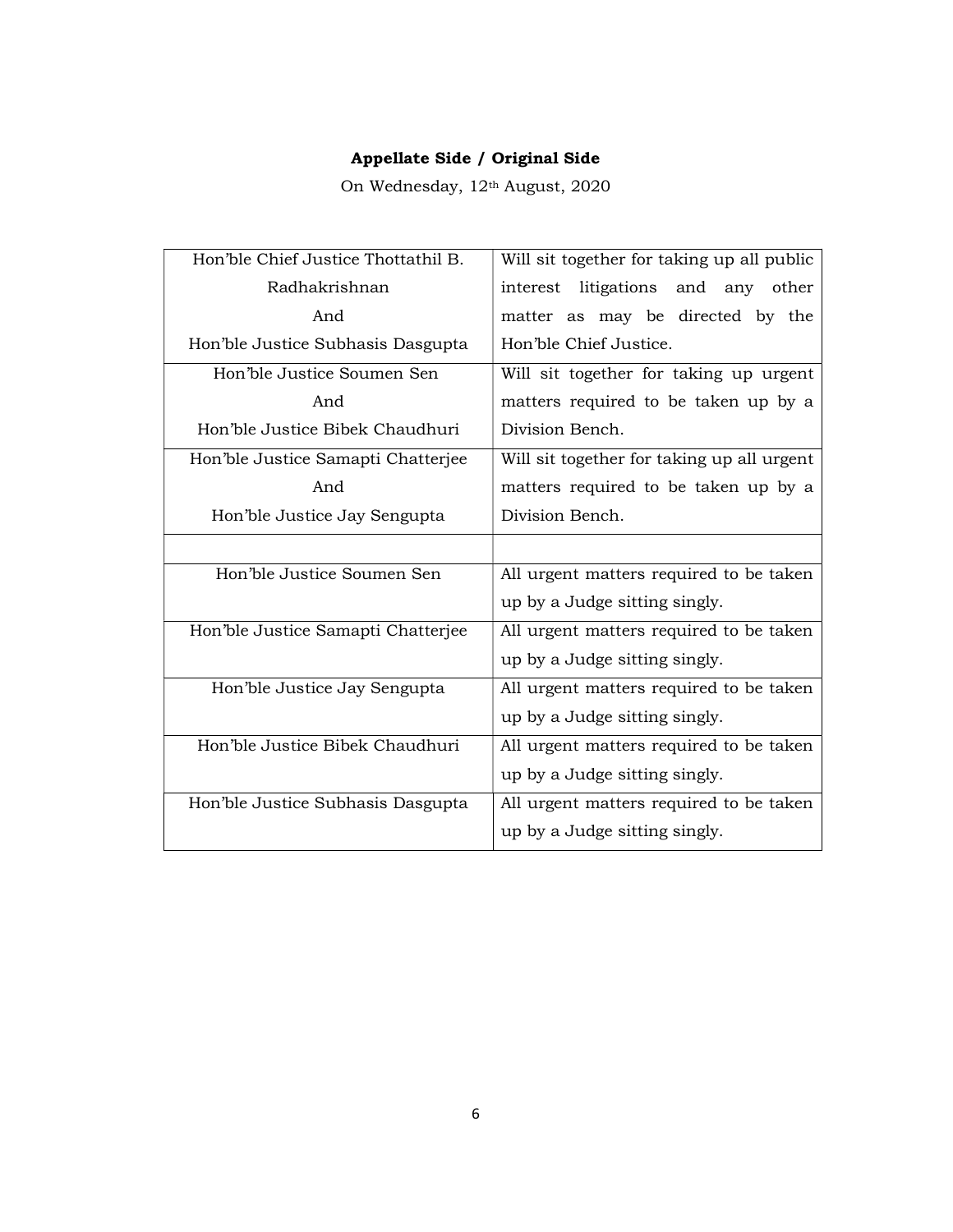On Thursday, 13th August, 2020

| Hon'ble Chief Justice Thottathil B. | Will sit together for taking up all public |
|-------------------------------------|--------------------------------------------|
| Radhakrishnan                       | interest litigations and any other         |
| And                                 | matter as may be directed by the           |
| Hon'ble Justice Subhasis Dasgupta   | Hon'ble Chief Justice.                     |
| Hon'ble Justice Sanjib Banerjee     | Will sit together for taking up urgent     |
| And                                 | matters required to be taken up by a       |
| Hon'ble Justice Aniruddha Roy       | Division Bench.                            |
| Hon'ble Justice Sahidullah Munshi   | Will sit together for taking up all urgent |
| And                                 | matters required to be taken up by a       |
| Hon'ble Justice Tirthankar Ghosh    | Division Bench.                            |
|                                     |                                            |
| Hon'ble Justice Sanjib Banerjee     | All urgent matters required to be taken    |
|                                     | up by a Judge sitting singly.              |
| Hon'ble Justice Sahidullah Munshi   | All urgent matters required to be taken    |
|                                     | up by a Judge sitting singly.              |
| Hon'ble Justice Shampa Sarkar       | All urgent matters required to be taken    |
|                                     | up by a Judge sitting singly.              |
| Hon'ble Justice Subhasis Dasgupta   | All urgent matters required to be taken    |
|                                     | up by a Judge sitting singly.              |
| Hon'ble Justice Tirthankar Ghosh    | All urgent matters required to be taken    |
|                                     | up by a Judge sitting singly.              |